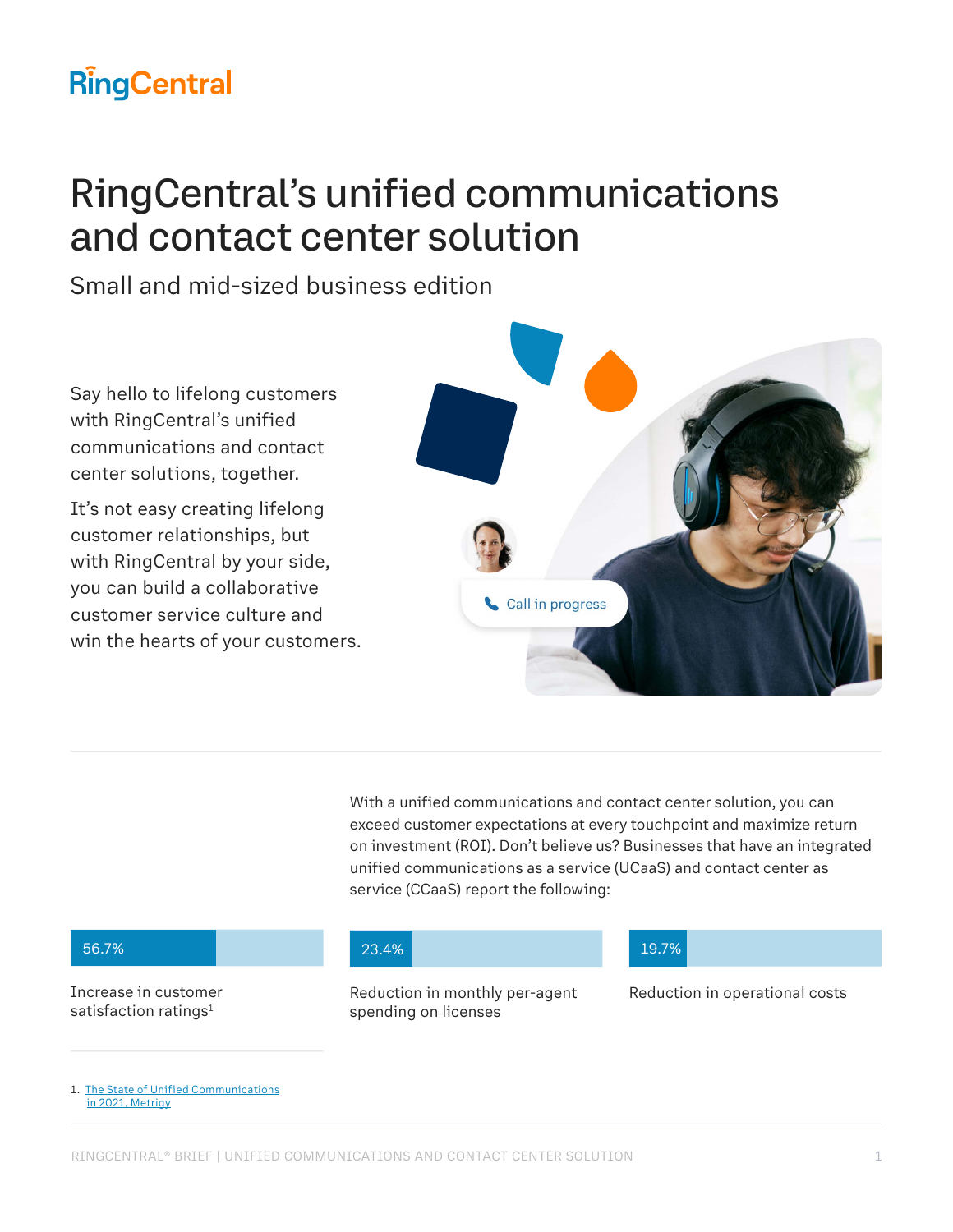## Top benefits of RingCentral's unified communications and contact center solution

When it comes to finding an integrated UCaaS and CCaaS solution, RingCentral is your best choice, and we'll tell you why with our top benefits and features list below.

### Resolve customer issues the first time



### Communicate with customers in the right place, at the right time



The easier your team can collaborate, the faster they can resolve customer issues. Empower your employees to resolve customer problems the first time by connecting your unified communications app with your contact center.

- Unified directory. Customer service employees can easily connect with experts within your organization (via messaging, video, or phone) to share knowledge and get answers to questions.
- Call transfer controls. Agents can easily transfer customers to lines outside of your contact center and bring them back to solve customer issues quicker.
- Intelligent routing. Route customers to the right agent with the bestmatched skillset the first time for faster resolution.
- Live call analytics and reporting. Get an instant snapshot of how your team is performing and what your customers are experiencing—have fun slicing and dicing into new data to make better business decisions and shorten resolution times.
- Dashboard alerts. Contact center supervisors and agents are instantly notified of any issues or gaps in customer response times, making it easy to address real-time changes.

The way customers communicate has changed drastically. There are numerous channels customers can now tap into—phone, messaging, video, email, social media, live chat, and the list goes on. Start communicating with your customers on their preferred channel.

- Omnichannel routing. Let customers reach out to you on the channel that's most convenient for them at any given moment. Deliver the best customer experience with easy and seamless channel switches across 30+ digital channels, including phone calls, SMS, messaging, video calls, social media, live chat, and email to name a few.
- Self-service. Sometimes it's faster for customers to resolve issues themselves. Enable your customers to perform routine operations over the phone on their own and clarify customer needs for more personalized service.
- Chatbots. If a customer has a simple, common question, let a chatbot handle it. Automate simple queries with chatbots and if more support is required, have the chatbot transfer the customer interaction to an agent with full context.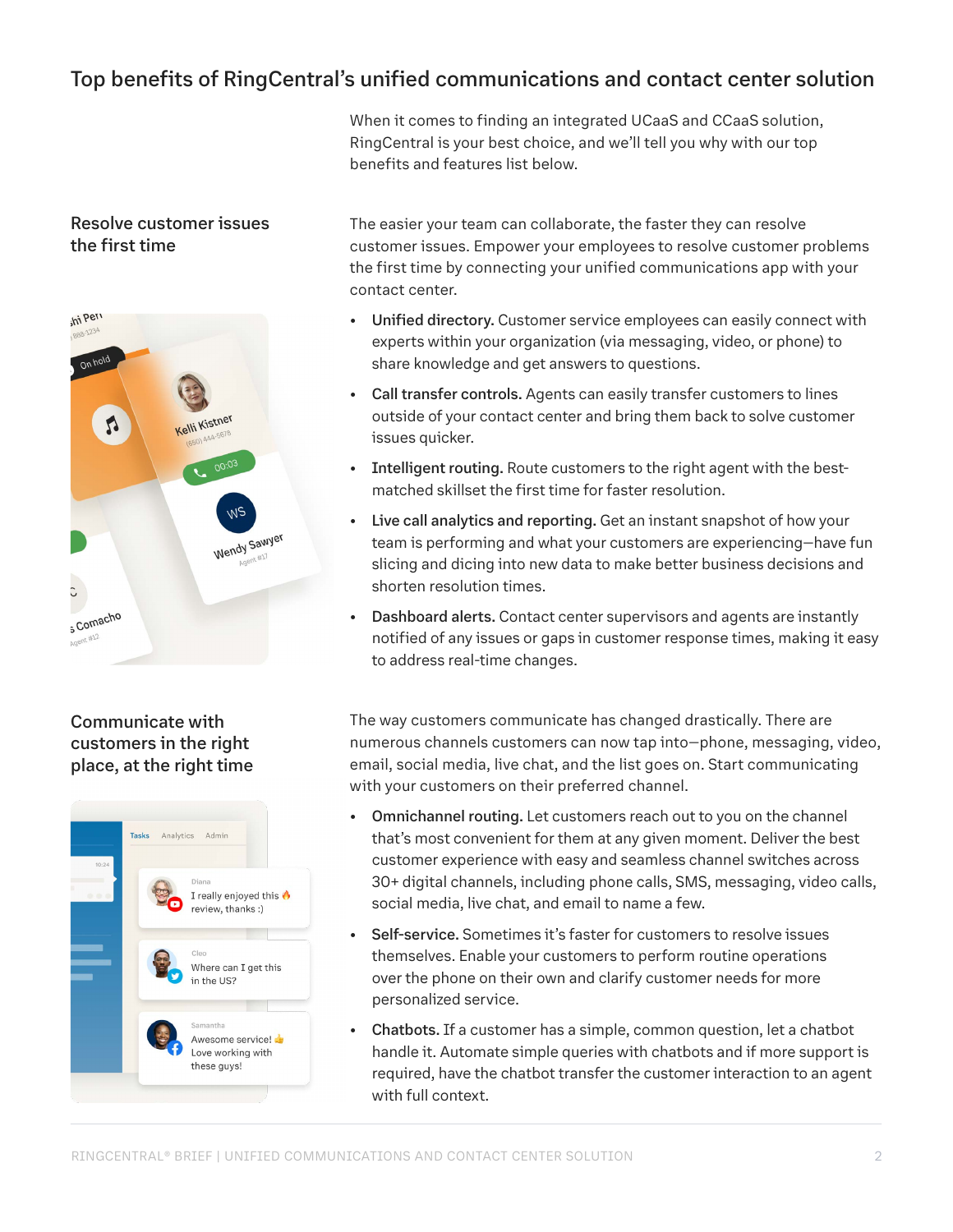• Superior voice quality. Provide flawless customer service with an industry-leading voice network—say goodbye to dropped and choppy calls.

#### Accelerate agent productivity



### Drive operational agility and ROI

Ensure your agents hit (and exceed) their customer service goals every time. Equip your agents with coaching and support tools that will supercharge their performance, level up their skills, and make them love their job.

- Silent monitoring. Supervisors can silently monitor customer calls to keep a pulse on an agent's performance. Use whisper, barge-in, or takeover mode to help agents through customer interactions.
- Analytics. Give agents valuable insights into their performance, including their strengths and areas of improvement.
- Call recording. Record all calls to gain insight into agent performance and the customer experience while improving agent coaching.
- Workforce management. Optimize agent schedules to maximize coverage and minimize idle time so customers aren't left in the cold during peak times and agents aren't idle during quiet times.
- CRM integrations. Whether you use Salesforce or another popular CRM app, agents will get handy customer information pulled up on their screen every time they're interacting with a customer—this better prepares agents and personalizes the customer experience.
- Streamlined workflows. Did you know the average turnover rate for a cell center is 30–40%, but some centers see numbers as high as 100%?2 Reduce your turnover by providing employees more streamlined workflows that will make their jobs easier. Your top talent will stay around longer if you make it easy for them to communicate with both employees and customers and continue to grow their skills.

Whenever you're investing in anything new, you want to make sure you're getting the best bang for your buck. With RingCentral, you'll be getting exceptional value and ROI across all your business and customer communications.

- Real-time actions. Drive real-time actions with updates sent directly to stakeholders and tap into valuable analytics on agents, customers, and operations.
- One vendor. Avoid the headache and high costs that come with managing multiple vendors. With RingCentral, you'll only have one vendor to deal with for sales, support, and compliance.
- Scalability. Control your costs by optimizing your agent availability based on demand. During periods of high demand, you can scale your contact center to have more agents ready to serve, and during periods of low demand, you can scale down.

2. [What's Causing All That Turnover in](https://myworkchoice.com/blog/whats-causing-turnover-in-your-call-center/)  [Your Call Center?, MyWorkChoice](https://myworkchoice.com/blog/whats-causing-turnover-in-your-call-center/)